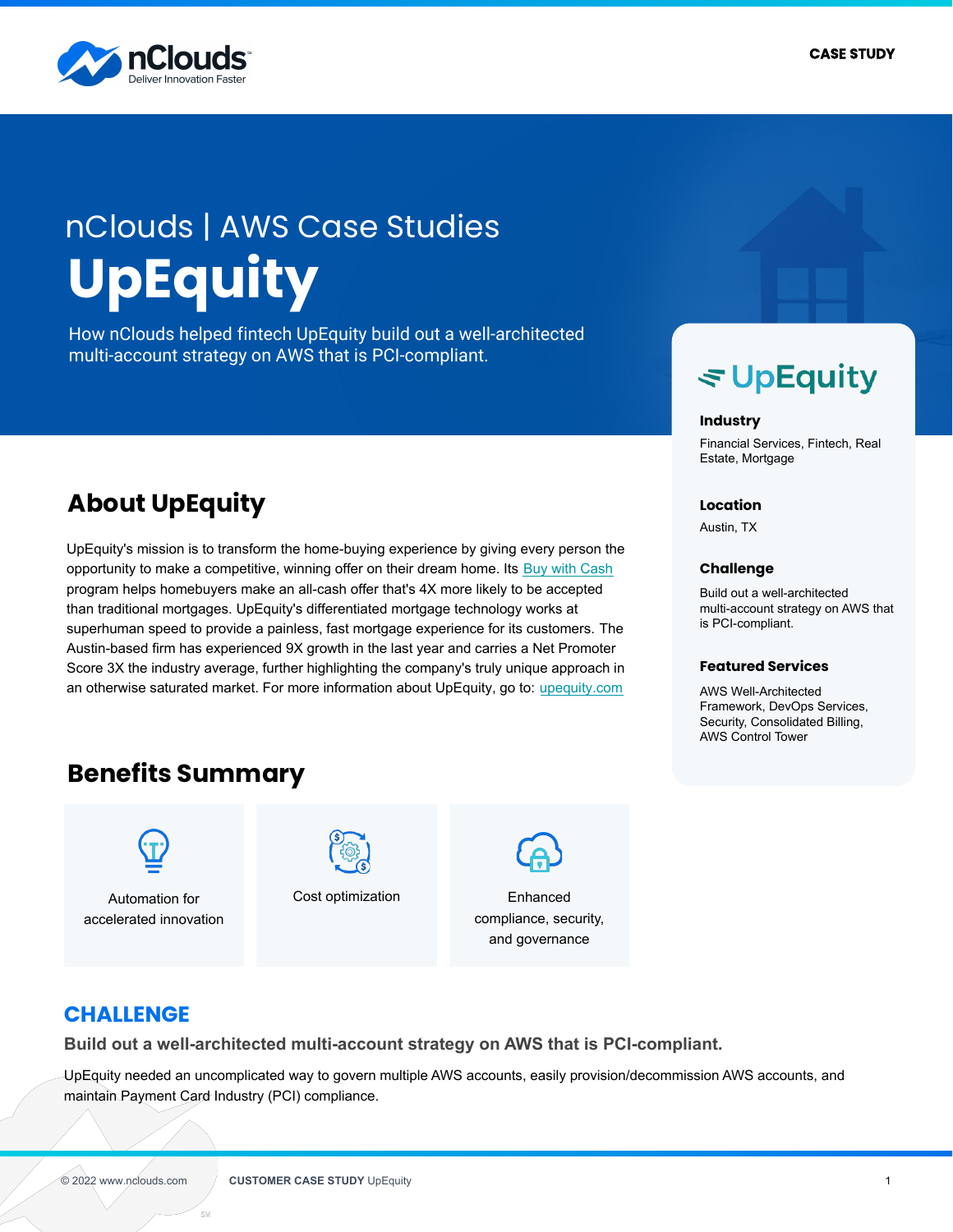#### UPEQUITY **CASE STUDY**

# **Why AWS and nClouds**

UpEquity wanted to launch its mortgage platform quickly and needed a dependable partner to get its AWS environment off the ground. The VP of Engineering had engaged nClouds engineering experts at his previous company. He was impressed by the sales team's professionalism, efficiency in delivering the SoW, honesty, and knowledge of AWS. He admired the quality of nClouds' work and invited them to be UpEquity's Managed Service Provider (MSP) for ongoing DevOps services.

# **UpEquity leveraged several Amazon Web Services:**

- Amazon GuardDuty A managed threat detection service that provides UpEquity with an accurate and easy way to continuously monitor and protect its AWS accounts and workloads.
- **AWS CloudTrail (CloudTrail)** For governance, compliance, operational auditing, and risk auditing of the AWS account.
- **AWS Config** A service that enables UpEquity to assess, audit, and evaluate the configurations of AWS resources.
- **AWS Control Tower** Automates the set-up of a baseline environment, or landing zone, that is a secure, well-architected multi-account AWS environment.
- **AWS Organizations** Provides policy-based management for multiple AWS accounts.
- AWS Single Sign-On (SSO) Makes it easy to centrally manage SSO access to multiple AWS accounts and business applications.

## **UpEquity's solution stack also included additional, essential third-party tools:**

- **Google Workspace (formerly known as G Suite)** A suite of web applications created by Google for businesses.
- **HashiCorp Terraform** An infrastructure-as-code (IaC) tool that allows UpEquity to create, update, and version its AWS infrastructure.

## **nClouds' Solution Architecture for UpEquity:**

UpEquity's mortgage application was in a proof-of-concept stage when they approached nClouds to build the foundation of their AWS infrastructure to support that application. nClouds recommended a multi-account strategy to enable UpEquity to support innovation and agility, group workloads based on business purpose and ownership, apply distinct security controls by environment, constrain access to sensitive data, and limit the scope of impact from adverse events. nClouds applied best practices of a well-architected multi-account AWS environment by implementing AWS Organizations.

AWS Organizations comprises organizational units (OUs), logical groupings of accounts organized into a hierarchy that enable UpEquity to apply management controls. In this solution, there is one OU for each environment and one core OU that groups accounts together to administer as a single unit.

- The **core OU** includes an audit account and a log account. The audit account manages policies and permissions, and the log
- account handles all the application and infrastructure logs generated by the other accounts.



nClouds built a solid architectural foundation for the launch of UpEquity. They applied their deep AWS experience and DevOps skills to support our rapid growth and innovation."

**Jeff Boone,**  Director Of Engineering, UpEquity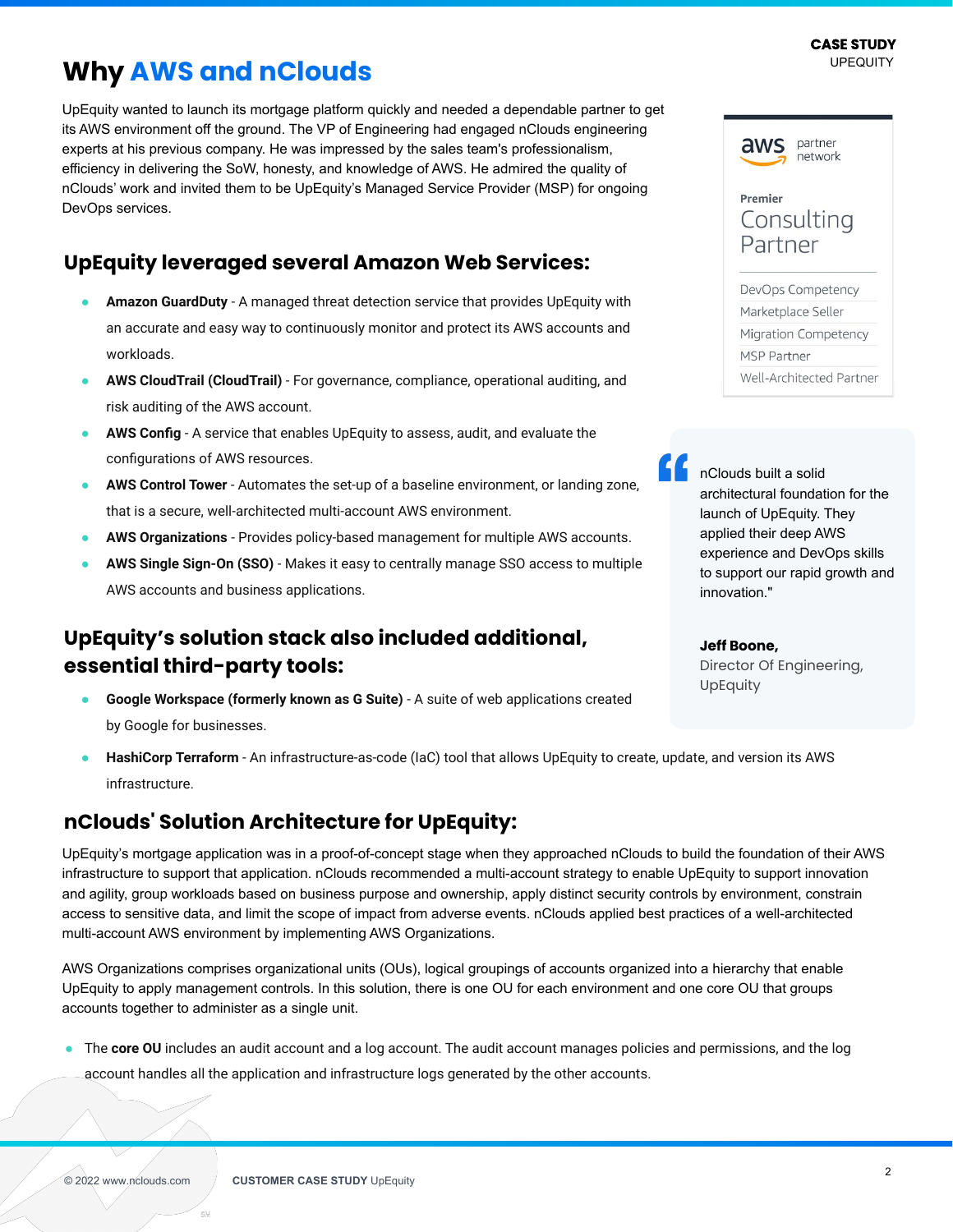- A **sandbox OU** holds AWS accounts that individual developers use to experiment with AWS services.
- The **development OU** contains accounts in the dev and test environments.
- The **production OU** contains accounts for the production environment.

The consolidated billing feature of AWS Organizations provides UpEquity with one bill for multiple accounts and easy tracking of charges across multiple accounts. It enables UpEquity to optimize costs by combining the usage across all accounts in the organization to share volume pricing discounts, Reserved Instance discounts, and Savings Plans.

A management account has control over security, infrastructure, and finance policies. In this solution, the management account includes AWS Organizations, AWS Control Tower, AWS SSO, and CloudTrail. AWS Control Tower automates the setup of an overall multi-account environment called a landing zone, and it easily integrates with AWS Organizations. AWS SSO handles the user's access using Google Workspace as the identity provider. Account Factory, a product in AWS Service Catalog, provisions new accounts and enrolls existing accounts in the landing zone. Terraform templates spin up all the resources and services.

# High-level architecture diagram:



# **The Benefits**

Teaming with nClouds, UpEquity now has a best-practices well-architected multi-account environment. The project has yielded numerous benefits:



### **Automation for accelerated innovation**

AWS Control Tower's automation and governance model saves UpEquity time and effort, so their engineers can focus on innovation. It automatically provides ongoing policy management. Its prebuilt multi-account framework with a predefined OU structure creates new accounts and provisions resources quickly. While AWS Control Tower enables automated setup of AWS environments, it also enables UpEquity to customize its functionality based on business needs and an ever-changing economic environment. Account Factory automatically applies resources and roles to newly created accounts and enrolls existing accounts in the landing zone. Terraform's IaC automates infrastructure deployments and configurations.